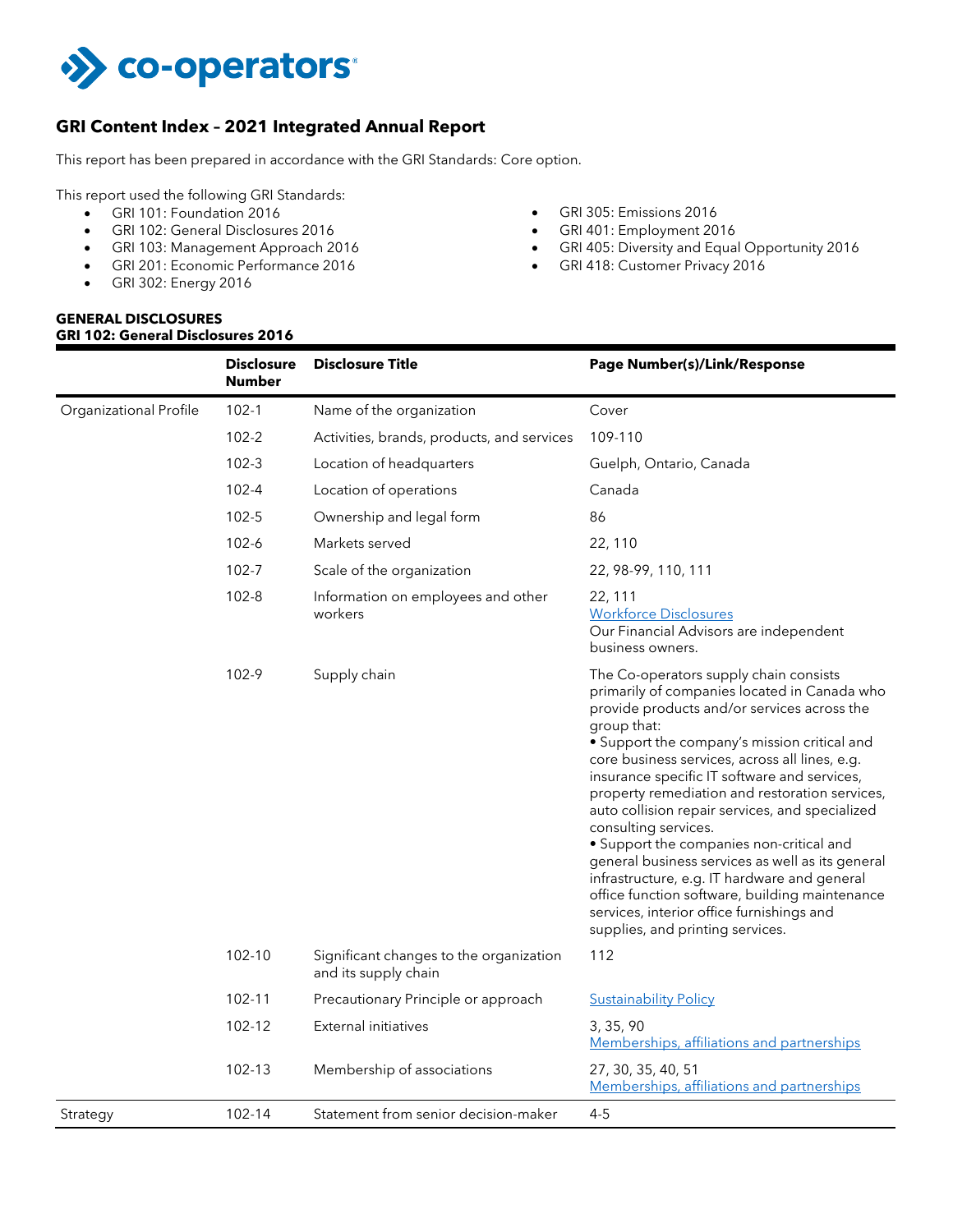|                           | <b>Disclosure</b><br><b>Number</b> | <b>Disclosure Title</b>                                       | Page Number(s)/Link/Response                                                  |
|---------------------------|------------------------------------|---------------------------------------------------------------|-------------------------------------------------------------------------------|
| Ethics and Integrity      | 102-16                             | Values, principles, standards, and norms<br>of behavior       | $\mathfrak{Z}$<br><b>Ethics and Privacy</b><br><b>Co-operative Governance</b> |
|                           | 102-17                             | Mechanisms for advice and concerns<br>about ethics            | <b>Ethics and Privacy</b>                                                     |
| Governance                | 102-18                             | Governance structure                                          | 80, 82-83<br><b>Co-operative Governance</b>                                   |
|                           | 102-23                             | Chair of the highest governance body                          | 80                                                                            |
|                           | 102-24                             | Nominating and selecting the highest<br>governance body       | 80<br><b>Co-operative Governance</b>                                          |
|                           | 102-27                             | Collective knowledge of highest<br>governance body            | <b>Co-operative Governance</b>                                                |
|                           | 102-30                             | Effectiveness of risk management<br>processes                 | <b>Co-operative Governance</b>                                                |
|                           | 102-38                             | Annual total compensation ratio                               | 68                                                                            |
| Stakeholder               | 102-40                             | List of stakeholder groups                                    | 105                                                                           |
| Engagement                | 102-41                             | Collective bargaining agreements                              | 1.5% of employees are covered by a collective<br>bargaining agreement.        |
|                           | 102-42                             | Identifying and selecting stakeholders                        | 105                                                                           |
|                           | 102-43                             | Approach to stakeholder engagement                            | 105                                                                           |
|                           | 102-44                             | Key topics and concerns raised                                | 12-13, 15, 32, 48, 57, 61-62, 67, 92-93, 97, 105                              |
| <b>Reporting Practice</b> | 102-45                             | Entities included in the consolidated<br>financial statements | 112                                                                           |
|                           | 102-46                             | Defining report content and topic<br><b>Boundaries</b>        | 106                                                                           |
|                           | 102-47                             | List of material topics                                       | 106-107                                                                       |
|                           | 102-48                             | Restatements of information                                   | 37, 92, 93, 95                                                                |
|                           | 102-49                             | Changes in reporting                                          | 105                                                                           |
|                           | 102-50                             | Reporting period                                              | 112                                                                           |
|                           | 102-51                             | Date of most recent report                                    | 2020                                                                          |
|                           | 102-52                             | Reporting cycle                                               | 112                                                                           |
|                           | 102-53                             | Contact point for questions regarding the 112<br>report       |                                                                               |
|                           | 102-54                             | Claims of reporting in accordance with<br>the GRI Standards   | 1                                                                             |
|                           | 102-55                             | GRI content index                                             | <b>Annual Reports</b>                                                         |
|                           | 102-56                             | External assurance                                            | 112                                                                           |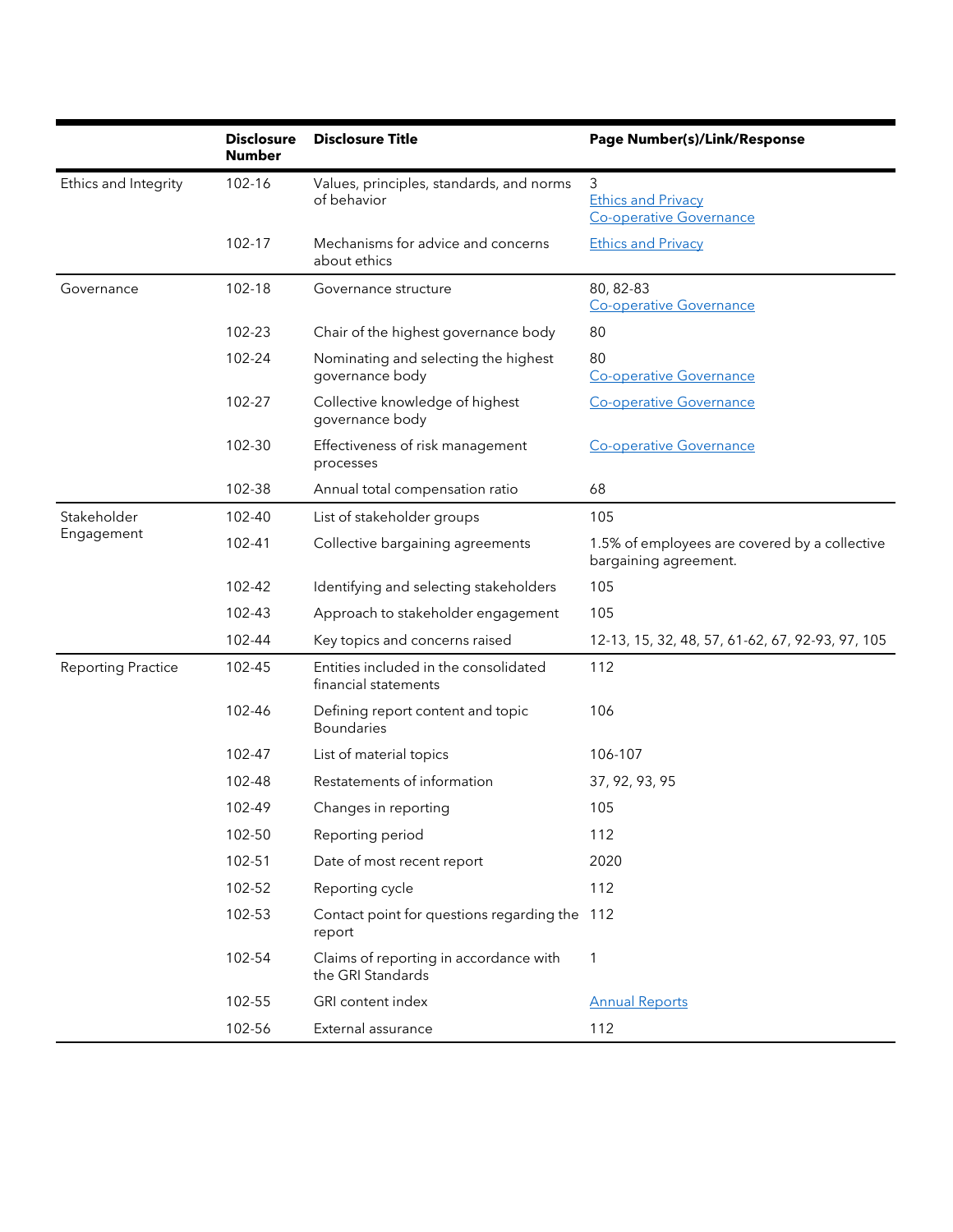## **TOPIC SPECIFIC DISCLOSURES**

| <b>GRI Standard</b>                  | <b>Disclosure</b><br><b>Number</b> | <b>Disclosure Title</b>                               | Page Number(s)/Link/Response |
|--------------------------------------|------------------------------------|-------------------------------------------------------|------------------------------|
| GRI 103: Management<br>Approach 2016 | $103-1$                            | Explanation of the material topic and its<br>boundary | 106                          |
|                                      | $103 - 2$                          | The management approach and its<br>components         | 16-22, 25-27, 92-94          |
|                                      | $103 - 3$                          | Evaluation of the management approach                 | 16-22, 25-27, 92-94          |
|                                      |                                    | <b>Total Claims and Benefits</b>                      | 25                           |
|                                      |                                    | Total client households insured                       | 92                           |
|                                      |                                    | Revenue from Sustainable products and<br>services     | 93                           |
|                                      |                                    | Total member and co-operative business 94<br>volume   |                              |

### **Material issue: Client and member financial security and resilience**

### **Material issue: Climate change and the low-carbon transition**

| <b>GRI Standard</b>                  | <b>Disclosure</b><br><b>Number</b> | <b>Disclosure Title</b>                               | Page Number(s)/Link/Response                                                                    |
|--------------------------------------|------------------------------------|-------------------------------------------------------|-------------------------------------------------------------------------------------------------|
| GRI 103: Management<br>Approach 2016 | $103-1$                            | Explanation of the material topic and its<br>boundary | 106                                                                                             |
|                                      | $103 - 2$                          | The management approach and its<br>components         | 35-39, 94<br><b>Carbon Footprint Reporting</b><br>Carbon footprint of our investment portfolios |
|                                      | $103-3$                            | Evaluation of the management approach                 | 35-39, 94<br><b>Carbon Footprint Reporting</b><br>Carbon footprint of our investment portfolios |
| GRI 302: Energy 2016                 | $302 - 1$                          | Energy consumption within the<br>organization         | 37<br><b>Carbon Footprint Reporting</b>                                                         |
| GRI 305: Emissions                   | $305 - 1$                          | Direct (Scope 1) GHG emissions                        | <b>Carbon Footprint Reporting</b>                                                               |
| 2016                                 | $305 - 2$                          | Energy indirect (Scope 2) GHG emissions               | <b>Carbon Footprint Reporting</b>                                                               |
|                                      | 305-3                              | Other indirect (Scope 3) GHG emissions                | <b>Carbon Footprint Reporting</b><br>Carbon footprint of our investment portfolios              |
|                                      | 305-4                              | GHG emissions intensity                               | <b>Carbon Footprint Reporting</b>                                                               |
|                                      |                                    | Operational carbon emissions                          | 37                                                                                              |
|                                      |                                    | Carbon footprint reduction                            | 94                                                                                              |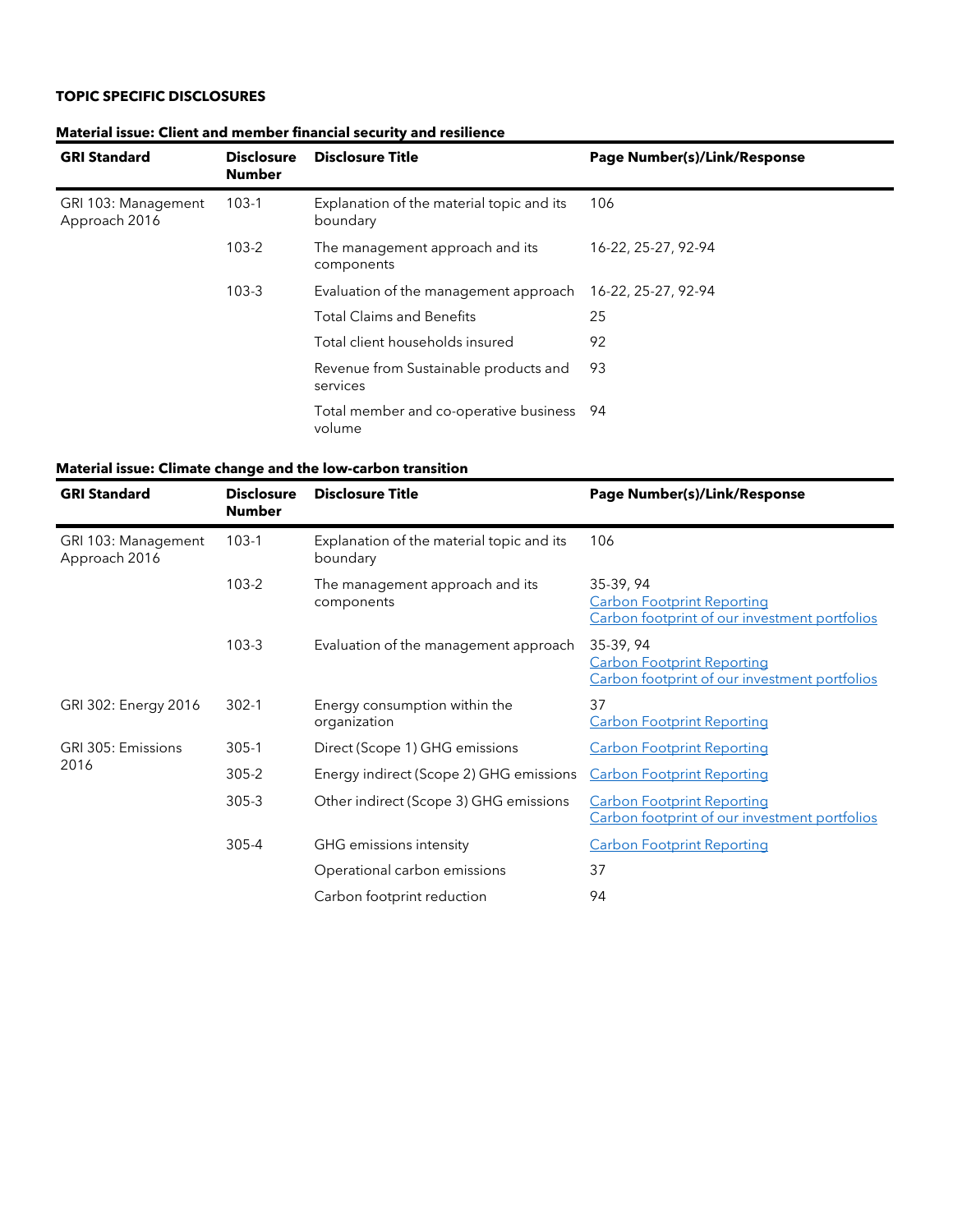### **Material issue: Innovation and digital trust**

| <b>GRI Standard</b>                  | <b>Disclosure</b><br><b>Number</b> | <b>Disclosure Title</b>                                             | Page Number(s)/Link/Response |
|--------------------------------------|------------------------------------|---------------------------------------------------------------------|------------------------------|
| GRI 103: Management<br>Approach 2016 | $103-1$                            | Explanation of the material topic and its<br>boundary               | 106                          |
|                                      | $103 - 2$                          | The management approach and its<br>components                       | 20-21, 24-25, 27, 70-77      |
|                                      | $103 - 3$                          | Evaluation of the management approach                               | 20-21, 24-25, 27, 70-77      |
|                                      |                                    | Percentage of households that have<br>signed-up for Online Services | 92                           |
|                                      |                                    | Number of Home and Auto transactions<br>completed online            | 92                           |

### **Material Issue: Workforce engagement, development and well-being**

| <b>GRI Standard</b>                  | <b>Disclosure</b><br><b>Number</b> | <b>Disclosure Title</b>                                                                                  | Page Number(s)/Link/Response |
|--------------------------------------|------------------------------------|----------------------------------------------------------------------------------------------------------|------------------------------|
| GRI 103: Management<br>Approach 2016 | $103-1$                            | Explanation of the material topic and its<br>Boundary                                                    | 106                          |
|                                      | $103 - 2$                          | The management approach and its<br>components                                                            | 54-57, 66-68                 |
|                                      | $103 - 3$                          | Evaluation of the management approach                                                                    | 54-57, 66-68                 |
| GRI 401: Employment<br>2016          | $401 - 1$                          | New employee hires and employee<br>turnover                                                              | <b>Workforce Disclosures</b> |
|                                      | $401 - 2$                          | Benefits provided to full-time employees<br>that are not provided to temporary or<br>part-time employees | <b>Workforce Disclosures</b> |
|                                      |                                    | Aggregated employee engagement<br>score                                                                  | 67, 97                       |

#### **Material issue: Community resilience, development and well-being**

| <b>GRI Standard</b>                  | <b>Disclosure</b><br><b>Number</b> | <b>Disclosure Title</b>                               | Page Number(s)/Link/Response |
|--------------------------------------|------------------------------------|-------------------------------------------------------|------------------------------|
| GRI 103: Management<br>Approach 2016 | $103-1$                            | Explanation of the material topic and its<br>boundary | 106                          |
|                                      | $103 - 2$                          | The management approach and its<br>components         | 28-31, 33-34, 93, 94         |
|                                      | $103 - 3$                          | Evaluation of the management approach                 | 28-31, 33-34, 93, 94         |
|                                      |                                    | Total amount distributed to support co-<br>operatives | 93                           |
|                                      |                                    | Percentage and total of pre-tax profit<br>donated     | 94                           |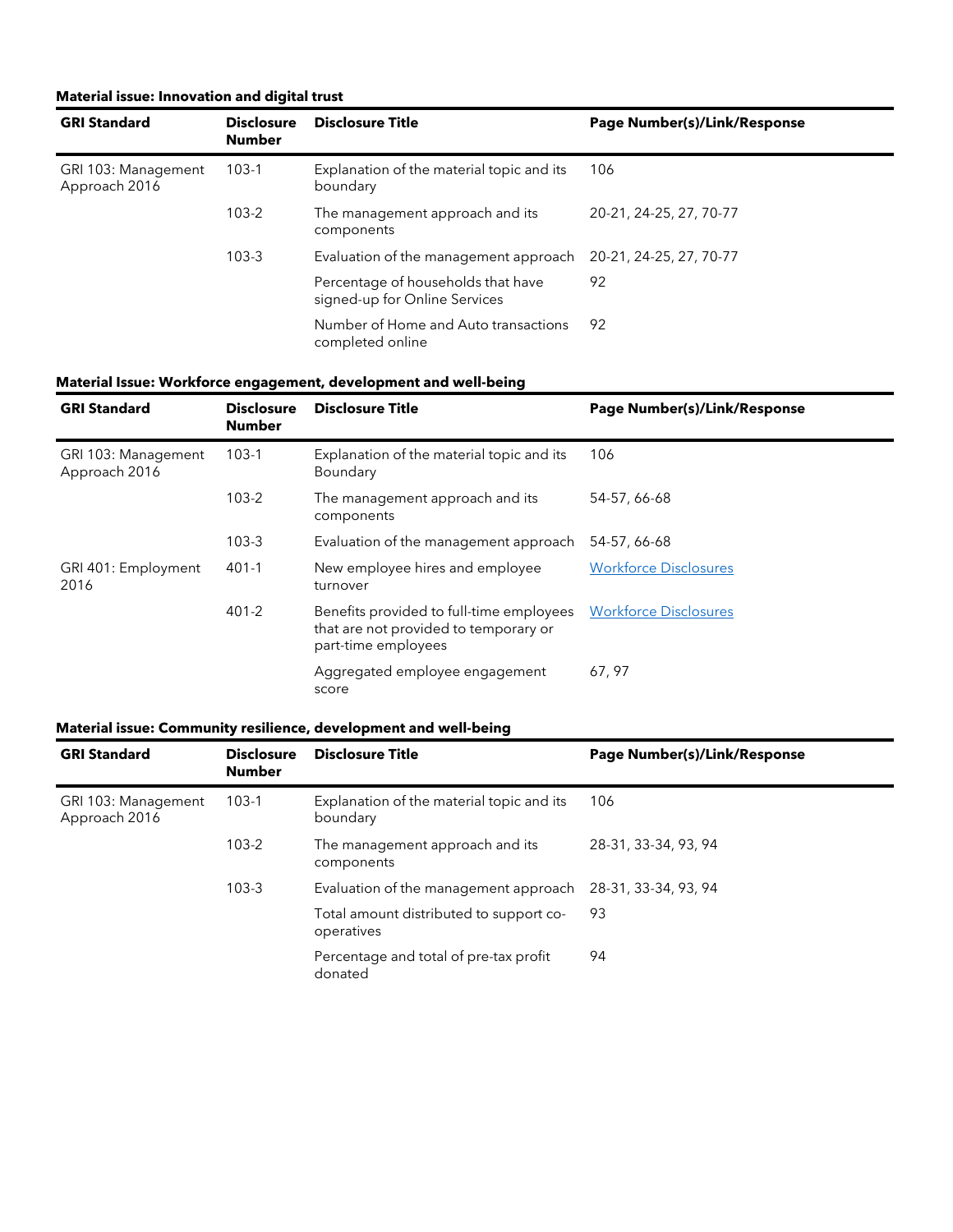### **Material issue: Investing for positive impact**

| <b>GRI Standard</b>                  | <b>Disclosure</b><br><b>Number</b> | <b>Disclosure Title</b>                                        | Page Number(s)/Link/Response |
|--------------------------------------|------------------------------------|----------------------------------------------------------------|------------------------------|
| GRI 103: Management<br>Approach 2016 | $103-1$                            | Explanation of the material topic and its<br>boundary          | 106                          |
|                                      | $103 - 2$                          | The management approach and its<br>components                  | 40-42, 94                    |
|                                      | $103 - 3$                          | Evaluation of the management approach                          | 40-42, 94                    |
|                                      |                                    | Total Impact investments (percentage of 94<br>invested assets) |                              |

### **Material issue: Financial performance and competitiveness**

| <b>GRI Standard</b>                   | <b>Disclosure</b><br><b>Number</b> | Disclosure Title                                                                  | Page Number(s)/Link/Response                                              |
|---------------------------------------|------------------------------------|-----------------------------------------------------------------------------------|---------------------------------------------------------------------------|
| GRI 103: Management<br>Approach 2016  | $103-1$                            | Explanation of the material topic and its<br>boundary                             | 106                                                                       |
|                                       | $103 - 2$                          | The management approach and its<br>components                                     | 44-53, 98-101                                                             |
|                                       | $103-3$                            | Evaluation of the management approach                                             | 44-53, 98-101                                                             |
| GRI 201: Economic<br>Performance 2016 | $201 - 2$                          | Financial implications and other risks and<br>opportunities due to climate change | <b>Task Force on Climate-Related Financial</b><br>Disclosures 2021 Report |
|                                       |                                    | Net income                                                                        | 47,98                                                                     |
|                                       |                                    | Total equity                                                                      | 47,98                                                                     |

### **Material Issue: Diversity, inclusion and equal opportunity**

| <b>GRI Standard</b>                              | <b>Disclosure</b><br><b>Number</b> | <b>Disclosure Title</b>                               | Page Number(s)/Link/Response           |
|--------------------------------------------------|------------------------------------|-------------------------------------------------------|----------------------------------------|
| GRI 103: Management<br>Approach 2016             | $103-1$                            | Explanation of the material topic and its<br>Boundary | 58                                     |
|                                                  | $103 - 2$                          | The management approach and its<br>components         | 59-63, 80-83                           |
|                                                  | $103 - 3$                          | Evaluation of the management approach                 | 59-63, 80-83                           |
| GRI 405: Diversity and<br>Equal Opportunity 2016 | 405-1                              | Diversity of governance bodies and<br>employees       | 63, 83<br><b>Workforce Disclosures</b> |

#### **Material issue: Client and member experience and satisfaction**

| <b>GRI Standard</b>                  | <b>Disclosure</b><br><b>Number</b> | <b>Disclosure Title</b>                               | Page Number(s)/Link/Response |
|--------------------------------------|------------------------------------|-------------------------------------------------------|------------------------------|
| GRI 103: Management<br>Approach 2016 | $103-1$                            | Explanation of the material topic and its<br>boundary | -11                          |
|                                      | $103 - 2$                          | The management approach and its<br>components         | 32, 92-93                    |
|                                      | $103 - 3$                          | Evaluation of the management approach                 | 32, 92-93                    |
|                                      |                                    | Pollara Annual Study Ranking                          | 92                           |
|                                      |                                    | Member engagement Score                               | 93                           |